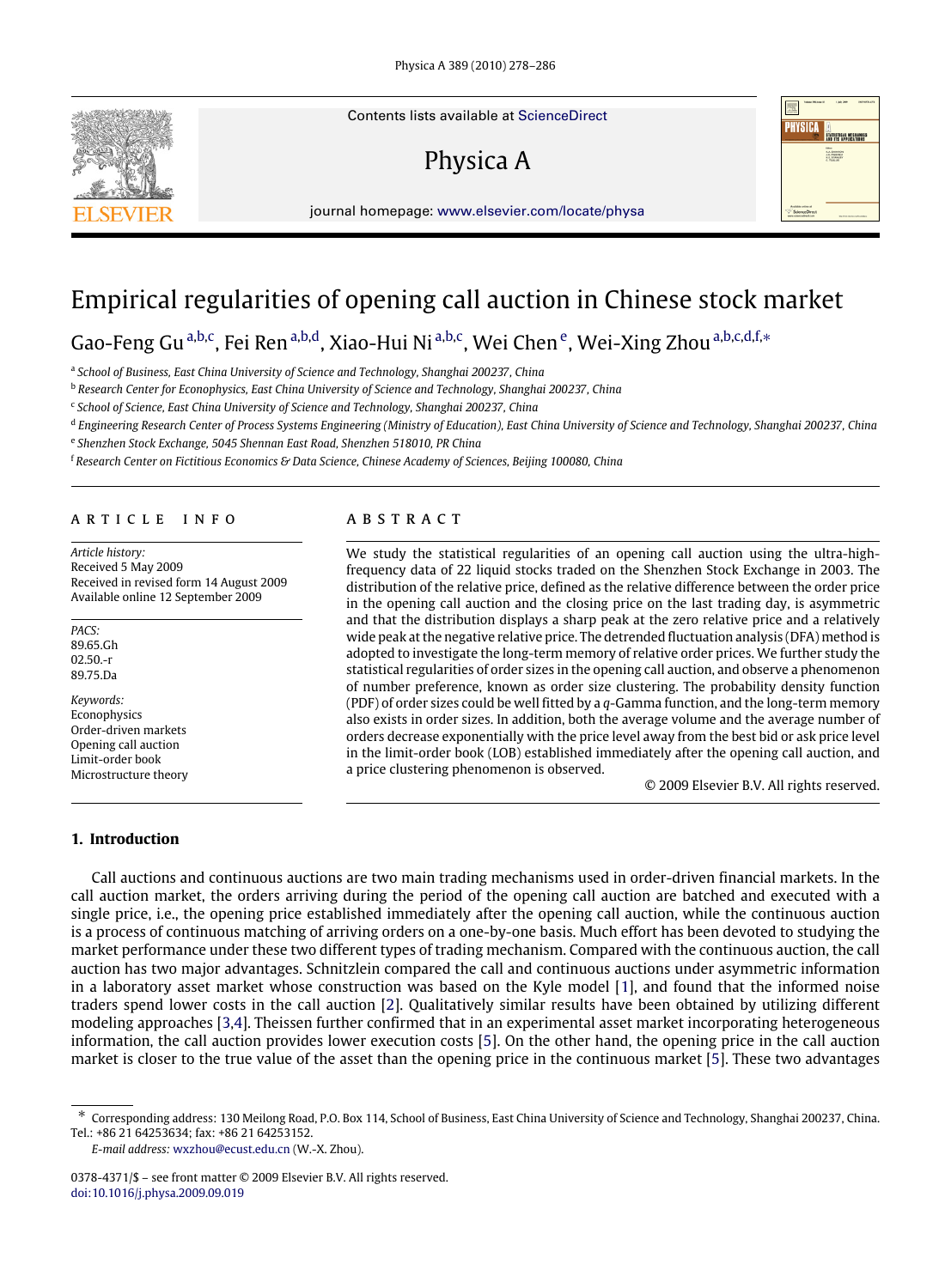are also regarded as the goal of market construction [\[6\]](#page--1-5), and it has been proposed that an electronic call auction could be incorporated into the continuous market to make it more efficient [\[7\]](#page--1-6).

Nowadays, the call auction has been widely used as the opening or closing procedure in most electronic continuous markets. For example, the New York Stock Exchange (NYSE), London Stock Exchange (LSE), Euronext Paris, Frankfurt Stock Exchange (FWB), Tokyo Stock Exchange (TSE), Hong Kong Stock Exchange (HKEX). In this paper we mainly focus on the opening call auction in the Chinese stock market. According to the situation of market transparency defined as ''the ability of market participants to observe the information in trading process'', the opening call auction is divided into two categories, i.e., close call (or blind) auction and open call auction. Before July 1, 2006, the opening call auction of the Shenzhen Stock Exchange was a close call auction wherein the information about submitted orders was not observable for market participants. It is well accepted that in a sufficiently large market the transparency can improve market efficiency [\[8,](#page--1-7)[9\]](#page--1-8). After July 1, 2006, the opening call auction of the Shenzhen Stock Exchange turned to being an open call auction in which the information is open to market participants in the same way as many foreign stock exchanges, e.g. LSE, Euronext Paris, FWB, and HKEX.

Not much work has been done towards studying the opening call auction in the Chinese stock markets. Pan et al. proposed a theoretical model of the close call auction, and further analyzed the data of Shanghai Stock Exchange to confirm their theoretical results that the market should increase the transparency in the opening call auction [\[10\]](#page--1-9). Li et al. empirically studied the influence of the open call auction on the market volatility in the opening of the Shenzhen Stock Exchange [\[11\]](#page--1-10). Up to now, the close call auction in the opening of the Shenzhen Stock Exchange has not been extensively analyzed. The study of the close call auction has potential significance for understanding the influence of transparency on market volatility.

In this paper, we study the statistical regularities of the opening call auction for 22 liquid stocks traded on the Shenzhen Stock Exchange in 2003 when the close call auction was adopted. The rest of the paper is organized as follows. In Section [2,](#page-1-0) we describe briefly the database we analyzed. Section [3](#page-1-1) presents the statistical regularities of the order prices in the opening call auction. In Section [4,](#page--1-11) we further analyze the order size in the opening call auction. Then we study in Section [5](#page--1-12) the limitorder book established by the unexecuted orders left at the end of the opening process. Section [6](#page--1-13) summarizes the results.

#### <span id="page-1-0"></span>**2. Data sets**

The Shenzhen Stock Exchange (SZSE) was established on December 1, 1990 and started its operations on July 3, 1991. It contains two independent markets, the A-share market and the B-share market. The former is composed of common stocks which are issued by mainland Chinese companies. It is open only to domestic investors, and traded in CNY. The latter is also issued by mainland Chinese companies, while it is traded in the *Hong Kong dollar* (HKD). It was restricted to foreign investors before February 19, 2001, and since then it has been open to Chinese investors as well. At the end of 2003, there were 491 A-share stocks and 57 B-share stocks listed on the SZSE. In the year 2003, the opening call auction was held between 9:15 am and 9:25 am, followed by the cooling periods from 9:25 am to 9:30 am, and the continuous auction operated from 9:30 am to 11:30 am and 13:00 pm to 15:00 pm.

Our analysis is based on a database recording the order flows of 22 liquid stocks extracted from the A-share market on the SZSE in the whole year of 2003 when the close call auction was adopted in the opening procedure. The trading system did not show any information about the order flows, and traders submitted orders only according to the closing price on the last trading day. The database contains the price, size and associated time of each submitted order recorded in the opening call with the time stamps accurate to 0.01 s. For more details, refer to Ref. [\[12\]](#page--1-14). [Table 1](#page--1-15) depicts the basic statistics of order flows in the opening call auction for 22 stocks. Remarkably, for all the stocks, the number of sell orders *N<sup>s</sup>* is larger than the number of buy orders  $N_b$ , and the ratio  $R_N$  of  $N_s$  to  $N_b$  varies within the range [1.59, 2.80] with the mean value  $\overline{R}_N = 2.13$ . Moreover, the ratio  $R_s$  of the average size of sell orders  $\langle s_s \rangle$  to the average size of buy orders  $\langle s_b \rangle$  varies within the range [0.62, 2.35] with the mean value  $\overline R_s=1.14$ . The relative order size  $R_N\times R_s$  is larger than 1 for all the 22 stocks, which indicates that the total size of sell orders is larger than the total size of buy orders. This phenomenon was indeed observed in the bear market during the year 2003 that the market participants were more willing to sell.

### <span id="page-1-1"></span>**3. Order price**

#### *3.1. Probability distribution of relative order prices*

In the opening call auction, we define the relative order price *x* as the relative difference between the price of a submitted order and the closing price on the last trading day,

$$
x(t) = \begin{cases} [p(t) - p_c] / p_c & \text{for buy orders} \\ [p_c - p(t)] / p_c & \text{for sell orders,} \end{cases}
$$
 (1)

where  $p(t)$  is the price of a submitted order at time  $t$ , and  $p_c$  is the closing price on the last trading day.<sup>[1](#page-1-2)</sup> The relative price *x* describes the aggressiveness of a submitted order. For buy (sell) orders, the positive value of *x* means that the trader is eager

<span id="page-1-2"></span> $1$  Ref. [\[13\]](#page--1-16) gives an incorrect definition of relative price in the opening call auction, since the virtual transaction price is not observable for traders.